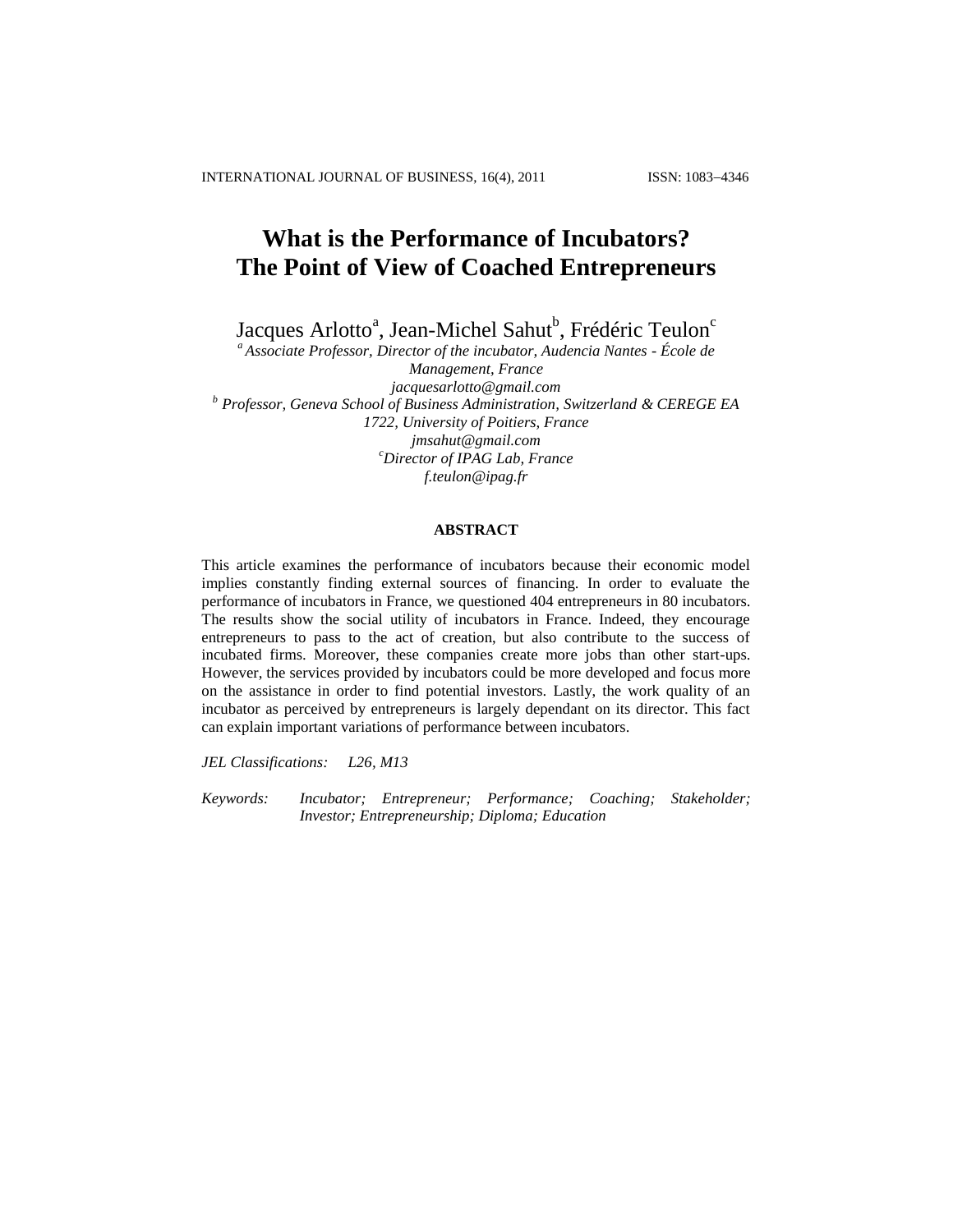# **I. INTRODUCTION**

Over the last 50 years<sup>1</sup>, incubators spread across the whole world, and for a few years they have been created by a growing number of economic actors (local collectivities, universities, large companies, etc.). Their economic models have evolved, their objectives have diversified, and, with the experiment, a specific profession, business program manager (a sort of developer guide of start-ups) was born. Today, incubation is a real profession - Americans call it an industry- which has its methods, tools, standards, and its professional structures. However, it remains a young model in permanent evolution.

The economic model of incubators implies finding constantly external sources of financing because the incomes resulting from the sale of services to the incubated companies are not enough to ensure their finance equilibrium (Loss  $= 0$ ). This is why the majority of incubators use directly or indirectly public funds. Taking into account their cost, the stakeholders of incubators, and more particularly the people who finance them, generally estimate that incubators must influence, first of all, the survival of incubated firms and the employment of this kind of enterprise, then consequently, the taxes collected (local and national). Two points (employment and taxation) would ensure thus, if the firm is successful with a certain return on investment for the public investor.

Our research thus aims at determining if the incubators allow the incubated companies (who they accompany<sup>2</sup> during the first months of their activity) to be more efficient and perennial than start-ups which don"t use their services.

In order to evaluate the incubators performance in France, we questioned 404 creators in 40 incubators. We sought to appreciate if the fact of being installed in an incubator essential in entrepreneurs" decision to create, to establish the really important services for them, and finally to evaluate the determinants of the work quality provided by the incubator team.

The remainder of the paper is organized as follows. Section II presents a review of the literature on incubator performance. In Section III, we detail our assumptions of research and methodology, and then we analyze the results of our empirical study. Section IV concludes and makes some recommendations on the process of incubation.

# **II. THE PERFORMANCE OF INCUBATORS: A REVIEW**

#### **A. Definition and the Role of Incubators**

There are several definitions of incubators in the literature, especially in France where researchers try to define the typology of incubators following their origin and organization (non-profit versus business incubators), their sector (technology, manufacturing, services, mixed-use, etc.), their stage of intervention (early stage vs. later stage), their mode of financing, etc.

In this study, we consider all the forms of incubators and choose the general definition of Rice and Matthews (1995) as a reference: "By definition an incubator is a business assistance program that provides entrepreneurs with appropriate advice and counsel and serves as a switching center to other people and resources, as needed. Typically, incubator programs are housed in incubator centers en which companies can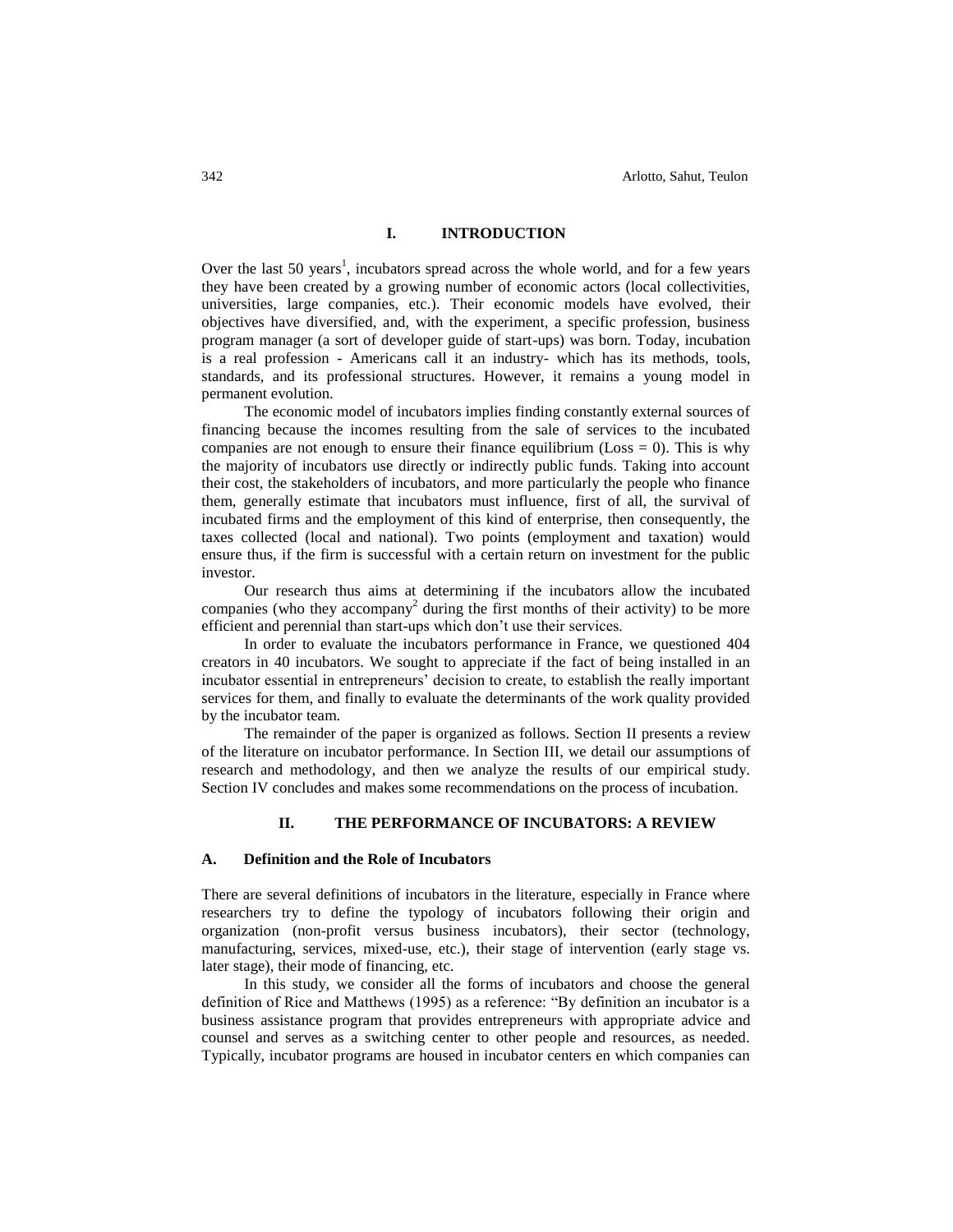co-locate, rent space and share business services and equipment. Hence incubators comprise three components: (1) a person who provides advice/mentoring and access to a resource network, (2) shared services, which means a company located in the incubator does not have to outlay funds for a secretary, phone, fax and photocopying machine, access to the Internet…, and (3) flexible space, rented on a monthly basis, that can be expanded or contracted as needed".

Among the factors making it possible to establish a real typology of the incubators, the organisational structure emerges from the literature because it determines at the same time the host organization and its funding sources other than those brought by the incubated firms.

McKinnon and Hayhow (1998) define five categories of organisational structure: (1) economic development organizations, (2) institutions of higher education, (3) forprofit entities, (4) not-for-profit entities, and (5) public private partnerships.

In practice, however, it is scare to observe pure forms because the incubators seek to diversify their sources of revenue in order to ensure their stability and longevity. For example, the incubators hosted by universities in the USA are often financed by private funds. Moreover, university incubators generally have a technological orientation because they aim at supporting the transfers of university research to the economy, in which the projects emanate from the students, the researchers or the professors. Apart from the universities and technological parks, there are in fact few technological incubators throughout the world. Even if the non-profit incubators are most popular in Europe as well as in the USA, we notice a rise of businesses incubators supported by large firms which make use of corporate venture capital as strategic mode of R&D financing.

The success of an incubator depends on the funds which it can allocate to its business assistance program and thus of the funds that it can collect because the revenues resulting from the incubated companies were not generally enough to cover all its costs (Rice and Matthews; 1995, Campbell et al.; 1989). Moreover, public and private funds which finance this type of organization strongly vary along time. It results that a manager of an incubator shares his time between the incubator program of firms and the search for funds to finance it.

This can lead him to focus on the second task at the expense of the first and to relax the operating rules in order to increase the paid rents (by accepting companies which should not be in the incubator, or by extending the rental duration of firms which should leave the incubator).

# **B. The Measurement of the Incubator Performance**

The literature analyzing the impact of incubators on the development of incubated companies is divided into two ways. The first approach called "normative" deals with the "best practices" of incubators (Smilor, 1987) in order to define recommendations on the improvement of their incubation process (the quality of management, the services provided to incubated firms and interactions with the external environment, etc.). It postulates a priori that incubators improve the performance of the accompanied companies.

But this type of studies is controversial because they are often strongly influenced by: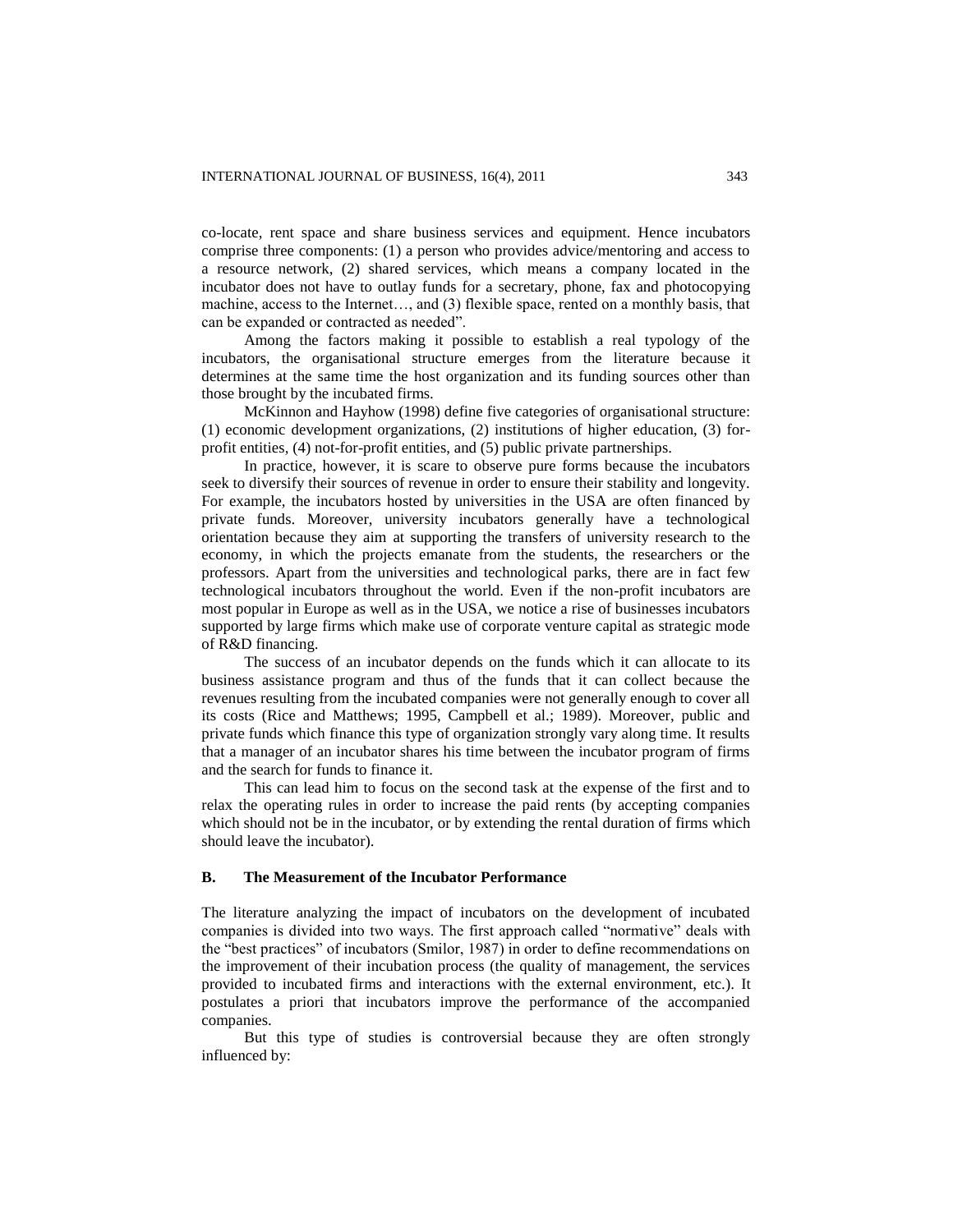- objective: in particular when they have a goal of exemplification, or justification of the public funds allocated to incubators,

- methodology: in fact mainly case studies forget the external factors which influence the performance of incubated firms, and a lot of empirical studies use small samples.

Moreover, the recommendations made are often not easily transposable (Abetti, 2004), which limits the interest of this type of study. One second approach, called "positivist", then emerged in order to wonder about the overall process of incubation and the influence of incubators in the value creation of firms. Thus, the analysis of this relation and its determinants becomes dominating. In such a way, more and more researchers are captivated by the questionings which it brings and by the possibilities of theorization too.

The stakeholders of incubators generally estimate that incubators must influence, first, the survival of firms and employment, then, in a second time, the level of taxes collected (local and national). The last two points (employment and taxation) would ensure that if the development of incubated firms is successful, there will be a certain return on investment for public organization which finance incubators.

The academic studies on this field are far from leading to a consensus and bring to a certain criticism of incubation processes, even if official reports as those of the European Commission (EC) draw up, on the contrary, an extremely positive assessment. EC declares in particular that incubators generated 30 000 to 40 000 employment in Europe<sup>3</sup>. Moreover, the results of these empirical studies depend largely on the explanatory criteria of performance selected. In particular, it is necessary to be able to clearly identify the internal and external criteria explanatory of the incubator performance (Hackett and Dilts, 2004; Bergek and Norrman, 2008). The internal factors are those on which incubators can act, while they do not have any influence on the external criteria. Among the external factors, we count: the type and characteristics of the project, the human capital, and environment. For the internal criteria, we found in the literature: the experience of incubators and its managers, the selection process, the services provided, and the relational capacities of the incubator staff.

The experience of incubators does not seem to be a factor of differentiation for the second generation of incubators (created in the 90"s) because they well structured their program of accompaniment contrary to the first generation of incubators (built in the 80"s) which were focused primarily on material services. The diffusion of the "good practices" of accompaniment also explains this result (Geenhuizen and Soetanto, 2005).

On the one hand, the selection process has an important role because the more selective the criteria are, the more the number of incubated firms will be weak. One could then expect a higher rate of survival for these companies, but some authors like Aerts et al. (2007) have shown the opposite. The rate of survival will be higher when the practices of selection are balanced.

On the other hand, the effect is more direct and important for the resources and councils provided by incubators. They positively influence the performance of incubated companies but this influence depends on the council part of the reciprocal engagement of the two stakeholders; the managers of the incubator and the entrepreneurs (Studdard, 2004).

Lastly, the relational capacities of the incubator staff is also determining in the success of incubated firms. They avoid the insulation of entrepreneurs (Messeghem and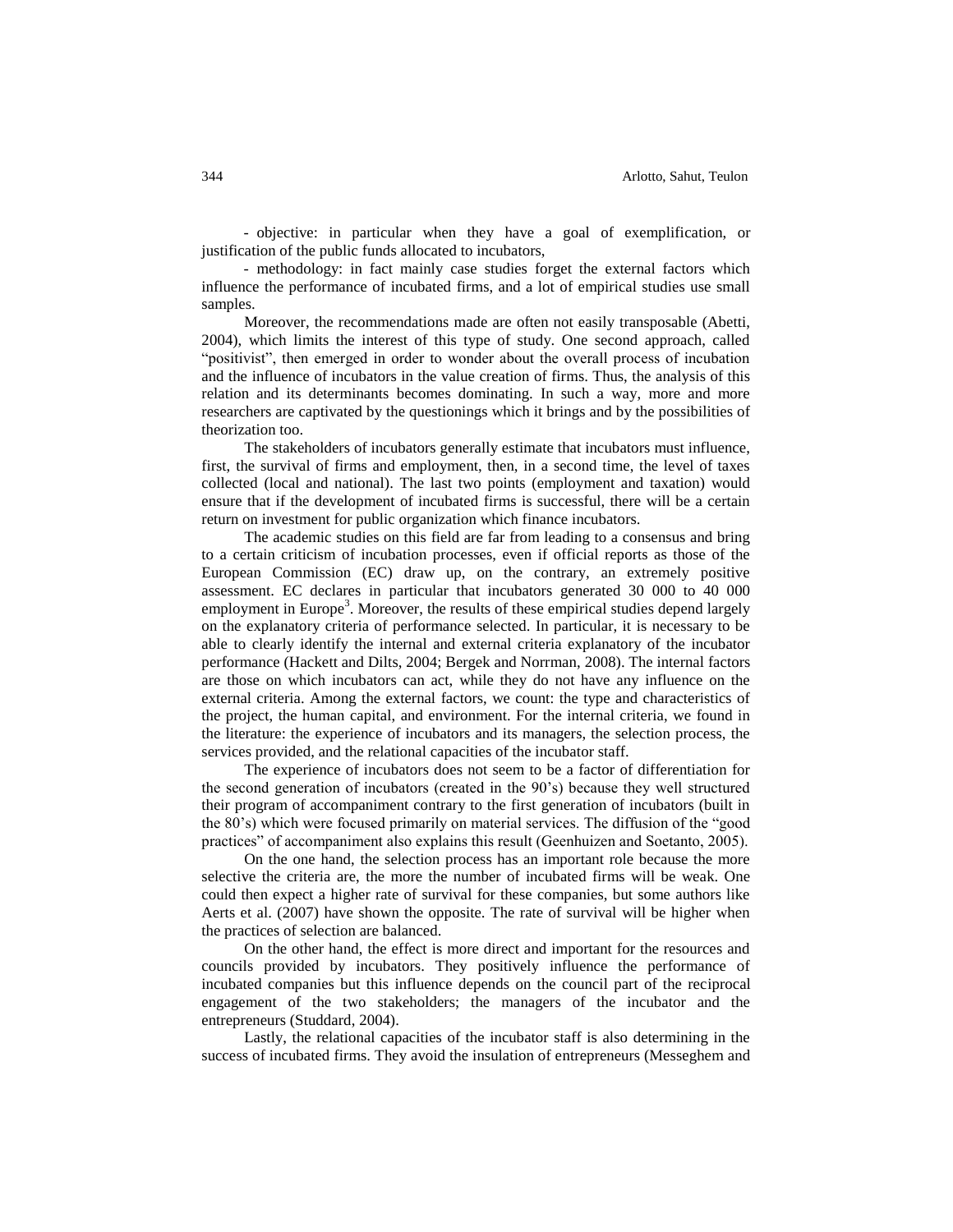Sammut, 2007), and facilitate the relationship with environment. In particular, the incubator network aims at facilitating the access to the funding sources.

# **III. THE INCUBATOR PERFORMANCE PERCEIVED BY ENTREPRENEURS**

The perception of the incubator performance depends on the provided resources and the work quality of the incubator team but it is also influenced by the personal characteristics of entrepreneurs. We will thus begin our analysis with the analysis of the impact of the diplomas on the decision to settle in an incubator as well as the impact of entrepreneurship formation on the success of a start-up. We will analyze then the determinants of this performance perceived by entrepreneurs and its impact on their decision to set up a business.

# **A. Assumptions and Methodology**

#### **1. Impact of Diplomas**

In this section, we try to better understand the impact of the entrepreneur diplomas on their decision to settle in an incubator.

In an entrepreneurial context, the human capital theory postulates that entrepreneurs, who have more human capital (knowledge and competences in the field of entrepreneurship) will have more important chances of success in creations of activities or companies (Davidsson and Honig, 2003).

The human capital of entrepreneurs breaks up into generic human capital and specific human capital. In the literature, the generic human capital which is generally measured by the level of education itself depends on the number of years of schooling (Gimeno et al., 1997; Wiklund and Shepherd, 2008) as well as experience. According to this measurement, the more individuals have a high level of schooling, the more they would launch out in an entrepreneurial project.

In the literature, the specific human capital also refers to education and experiment which will be valid in entrepreneurial activities, but which will have few applications apart from this field (Becker, 1975; Gimeno et al., 1997). Thus, the more the entrepreneur has diploma, the more he will not need assistance. Moreover, incubators with a technological or mixed orientation are more inclined to coach entrepreneurs with diploma of higher education because of their grid of evaluation.

We therefore formulate the following three assumptions:

H1: It is more beneficial for a company to be settled in an incubator when the entrepreneur has a level of secondary studies (rather than a level of higher education). H2: Incubators are more inclined to accompany entrepreneurs, who has diploma of higher education.

H3: It is more beneficial for entrepreneurs with a scientific or technical education to settle in an incubator.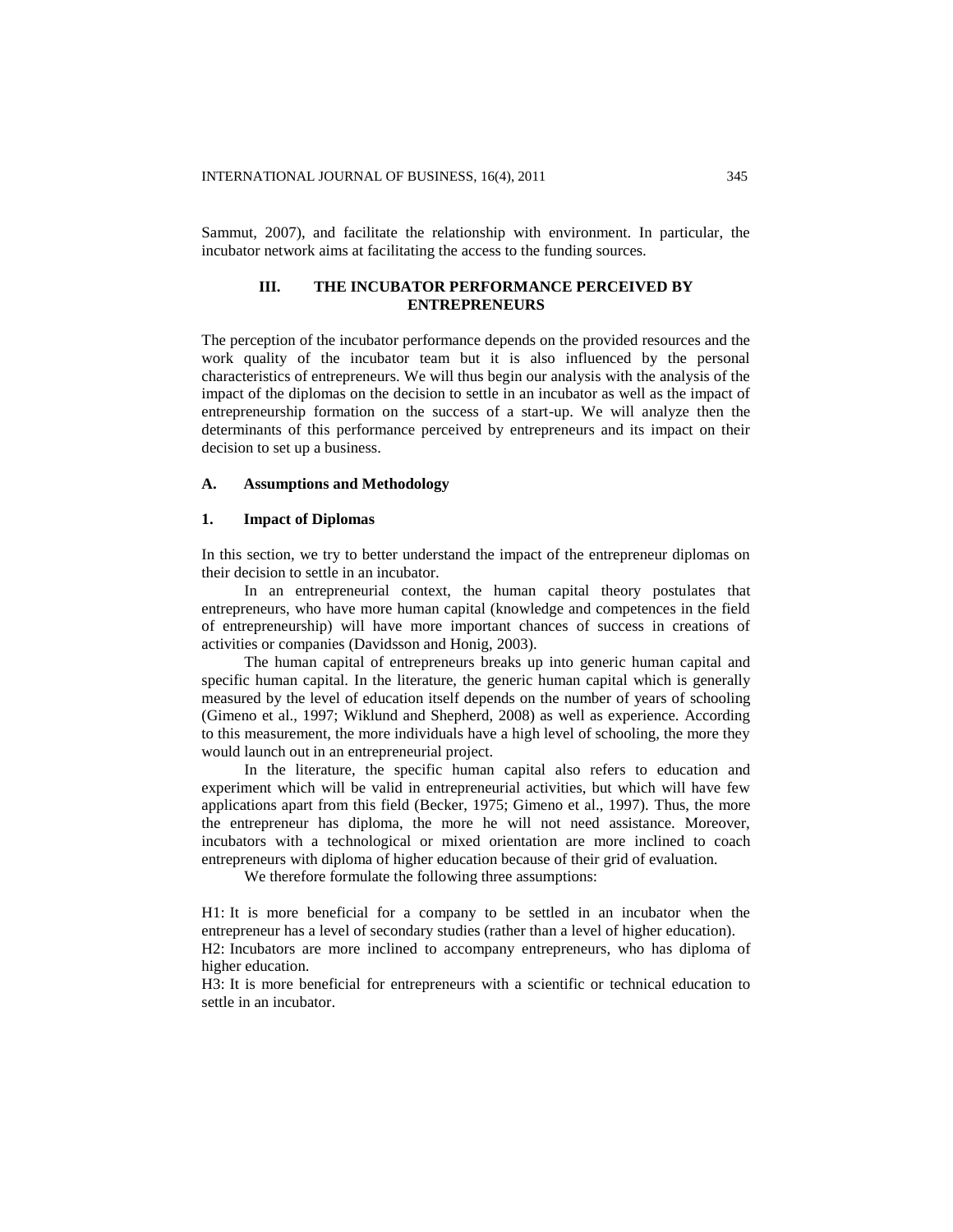# **2. Impact of Entrepreneurship Formations**

In this section, we wonder about the impact of the entrepreneurship formations on the success of the projects. We apprehend the success through two variables relating to the size; the turnover and the number of employees, because many firms did not reach yet their break even point in this phase of incubation.

According to Cooper et al. (1994) and Barringer et al. (2005), education and experience of entrepreneurs contribute to reach a high growth. But, it is difficult to dissociate the two variables so much for they are closely dependent on the human capital of entrepreneurs.

However, some authors, like Davidsson and Honig (2003), showed that the most important element in terms of human capital is being the tacit knowledge acquired during a preceding experiment of start up creation.

For Rauch et al. (2005), the education and the experience of entrepreneurs positively influence the number employees of their firms.

Thus a consensus emerges from the literature. It highlights a positive relation between the experience of the entrepreneur and the success of his project, whereas the effect of the entrepreneurship formations remains unspecified. We formulate the two following assumptions thus:

H4: The start-ups, where the entrepreneur followed entrepreneurship formations, have a better economic performance.

H5: The start-ups, where the entrepreneur followed entrepreneurship formations, have a better social performance.

Lastly, the majority of the studies on the impact of entrepreneurship formation or training are focused on the intention to set up a business (Krueger et al., 2000), and not on the success of the project.

# **3. Quality of the Teamwork within the Incubator**

All incubators provide basic services, which rest on tangible elements, like the rent of space at a moderate price as well as the access to telephone and the Internet. The real differences between incubators are thus at the level of the program of accompaniment, the delivered consulting services (in particular on the management field) and the possible contacts with potential investors.

But how are these services perceived by entrepreneurs? Do they get the same level of satisfaction than the provided material resources? Are these resources and services determining to settle in an incubator? What determines the work quality of the incubator staff?

Is the connexion with potential investors crucial for incubated companies?

All these interrogations lead us to formulate the following assumptions:

H6: The entrepreneur satisfaction, vis-à-vis the incubator in which they are established, is explained by the material resources and the services provided.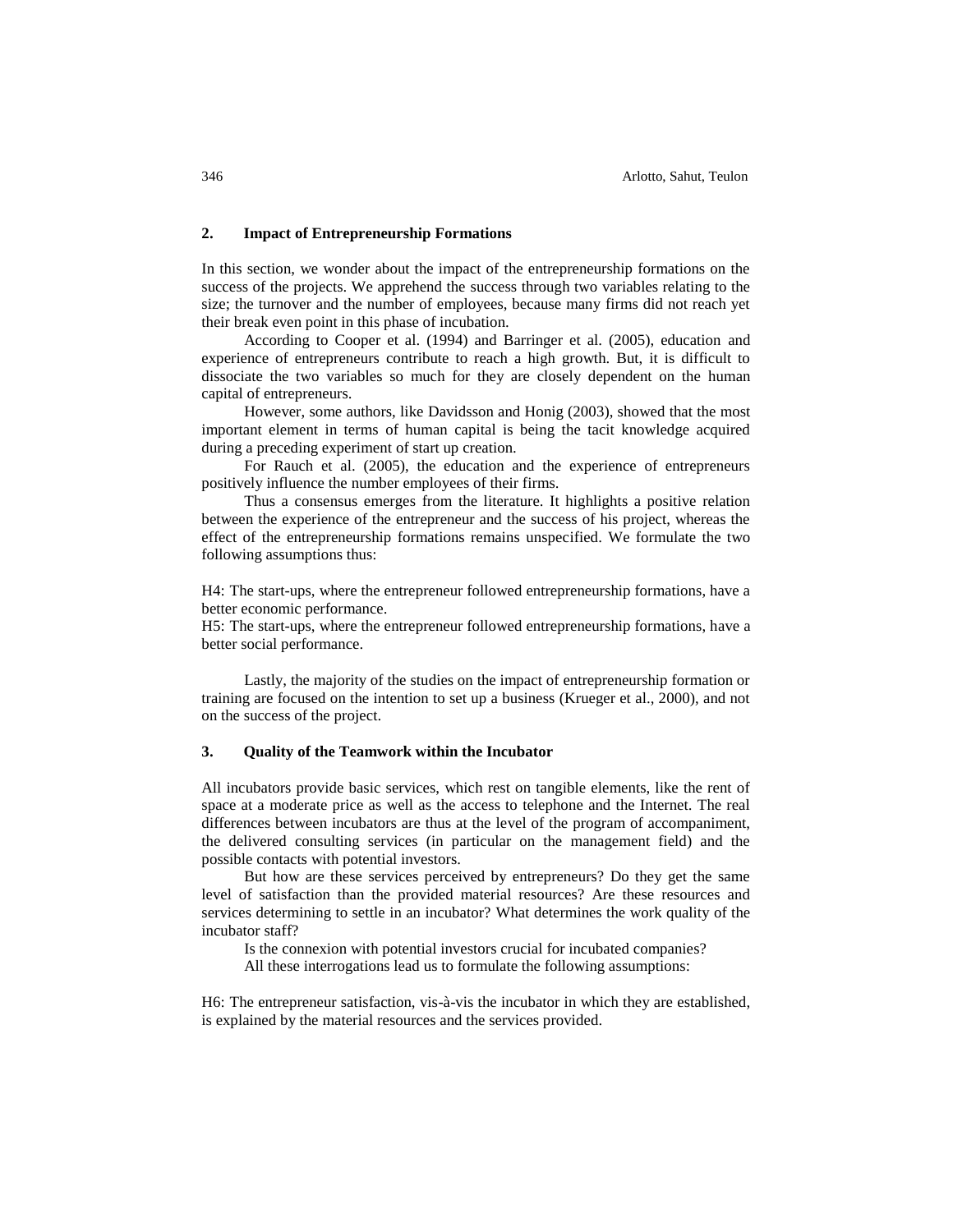However, the role of satisfaction must be moderate because, beyond the delivered quality of service, it depends on the characteristics of the individuals as well as situation (Jones and Sasser, 1995).

H6a: It is more beneficial for a company to be established within an incubator when the material resources and the abundant services are important.

H7: The work quality of the accompaniment team constitutes a main interest of the entrepreneur vis-à-vis the incubator in which they are established.

H7a: The work quality of the accompaniment team depends on its chief.

H8: The connexion with potential investors (public or private) constitutes a main interest of the entrepreneur vis-à-vis the incubator in which they are established.

Lastly, taking into account the cost of incubators, which are generally financed by public funds, it is crucial to wonder about their impact on the performance of the incubated firms. This performance is measured by their probability of survival and the number of jobs created firstly, and by taxes collected secondly. Thus, in case of success, these companies would generate a certain return on investment for public organizations which finance incubators.

By choosing the criterion of the number of created jobs because it is easily measurable and controllable, the following assumption thus is formulated:

H9: The incubated start-ups have a higher social performance.

# **4. Data and Methodology**

The investigation proceeded between 2003 and 2005 through a selection of incubators distributed on the whole of the French territory. Then, we questioned the entrepreneurs of these incubators, who agreed to take part in this study, either face to face, or by telephone. Finally, 404 questionnaires could be entirely validated.

This is an extract of the 80 incubators surveyed: APIS development at Villebon-Courtaboeuf, the incubator of Orsay, the incubator of Évry "Magellan", Promopôle in Saint-Quentin-en-Yvelines, Marseilles Innovation at the scientific park of Gombert Castle, the incubator "Belle de Mai" in Marseilles, CEEI in Aix-en-Provence, the incubator at the scientific park of Troyes, I2TC in Ajaccio, PACA Est incubator in Sophia-Antipolis, CICA in Sophia-Antipolis, the incubators "Pascalis" and "Pardieu" in Clermont-Ferrand, etc.

# **B. Results**

We will firstly present the results<sup>4</sup> about the impact of the entrepreneur diplomas on his decision to settle his firm in an incubator, then we will analyse the impact of entrepreneurship formations and finally the results on the perceived work quality of the incubator team.

# **1. Impact of Diplomas**

The H1 assumption, which implies that entrepreneurs having a level of secondary education (rather than a level of higher education) find more interest to be established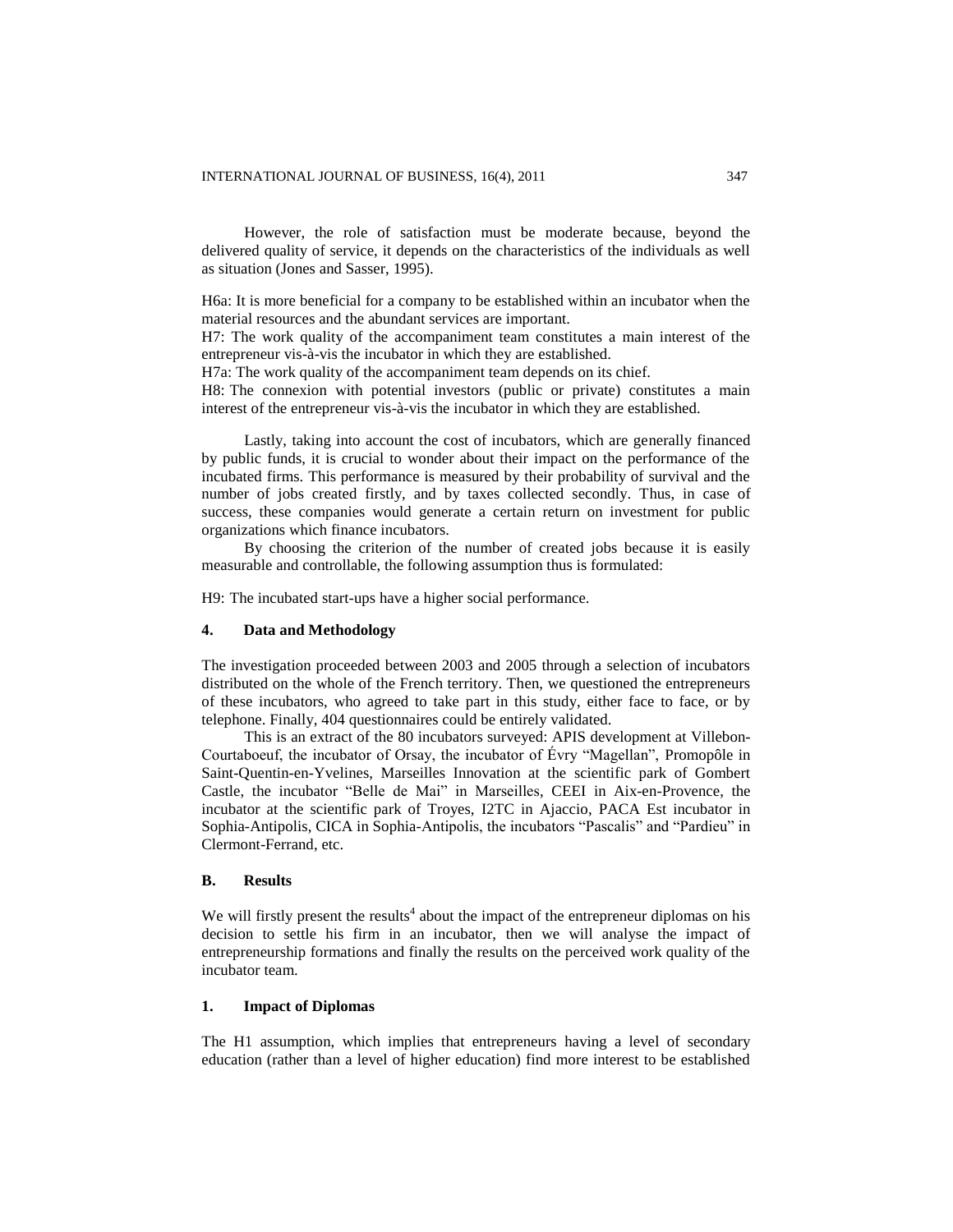in an incubator, is rejected. Indeed, the proportion of entrepreneurs who have a degree or less (like self-educated people) which declare that they would have nevertheless set up a business even if their start-up didn"t settle in an incubator is higher than the proportion of entrepreneurs with a diploma of higher education. In particular 77% of the holders of a degree declare that they would nevertheless have created in an unquestionable way their company against only 48% for the holders of a bachelor and 52% of the holders of PhD.

This result is not intuitive because we could anticipate that the least graduate people seek to be more helped in the first stages of their company. But this statistically significant difference ( $p < 0.05$  for the Student's t-test) can be explained by the nature of the sample. 66% of the sample relates to incubators having an orientation in the technological sectors or mixed, and 83% of the surveyed entrepreneurs are graduates of higher education. For this sort of entrepreneurs, it is easier for them to integrate an incubator and important because they generally develop technological projects. This stage is crucial for the structuring of their project and the beginning of their activity (or the realization of a prototype) because this type of project requires important investments. Moreover, the incubator especially if it has a good reputation (as the technological incubator of Sophia Antipolis), will increase their capacity to raise funds.

This relationship between the ICT sector and diploma of entrepreneurs has also been highlighted by INSEE in France<sup>5</sup>. They found that more than 69% of entrepreneurs in the ICT sector have a diploma of higher education.

This relation is confirmed by the assumption H2. Then, incubators are more inclined to accompany start-ups when the entrepreneurs hold diploma of higher education ( $p < 0.05$ ).

In fact, the technological orientation of the sample incubators tends to privilege, in the selection process firms managed by entrepreneurs having a diploma of higher education if it is in the same application domain than their project. Moreover, according to a study of the APCE (2006), 40% of the company founders have a level of higher education and 80% of the accompanied entrepreneurs have a level of higher education.

On the other hand, there is not more interest for entrepreneurs which have a scientific or technical training to be established in an incubator (H3 assumption is rejected). Indeed, the proportion of entrepreneurs, with a scientific or technical education, which declare that they would have nevertheless set up a business even if their start-up didn"t settle in an incubator, is quite the same as the proportion of others entrepreneurs (61% versus 65%;  $p > 0.05$ ).

#### **2. Impact of Entrepreneurship of Entrepreneurship Formations**

Our results show that the turnover carried out by firms where the entrepreneur has followed one or more entrepreneurship formations is not significantly higher than the turnover of other start-ups ( $p > 0.05$ ). Thus, we reject the H4 assumption, and deduce that these entrepreneurs do not have a better economic performance.

In the same way, the number of employees of the companies directed by the entrepreneur who has followed one or more entrepreneurship formations is not significantly higher. We reject the H5 assumption ( $p > 0.05$ ).

In order to better understand the impact of these formations, we carried out eight semi-directive interviews of entrepreneurs on this subject. The content analysis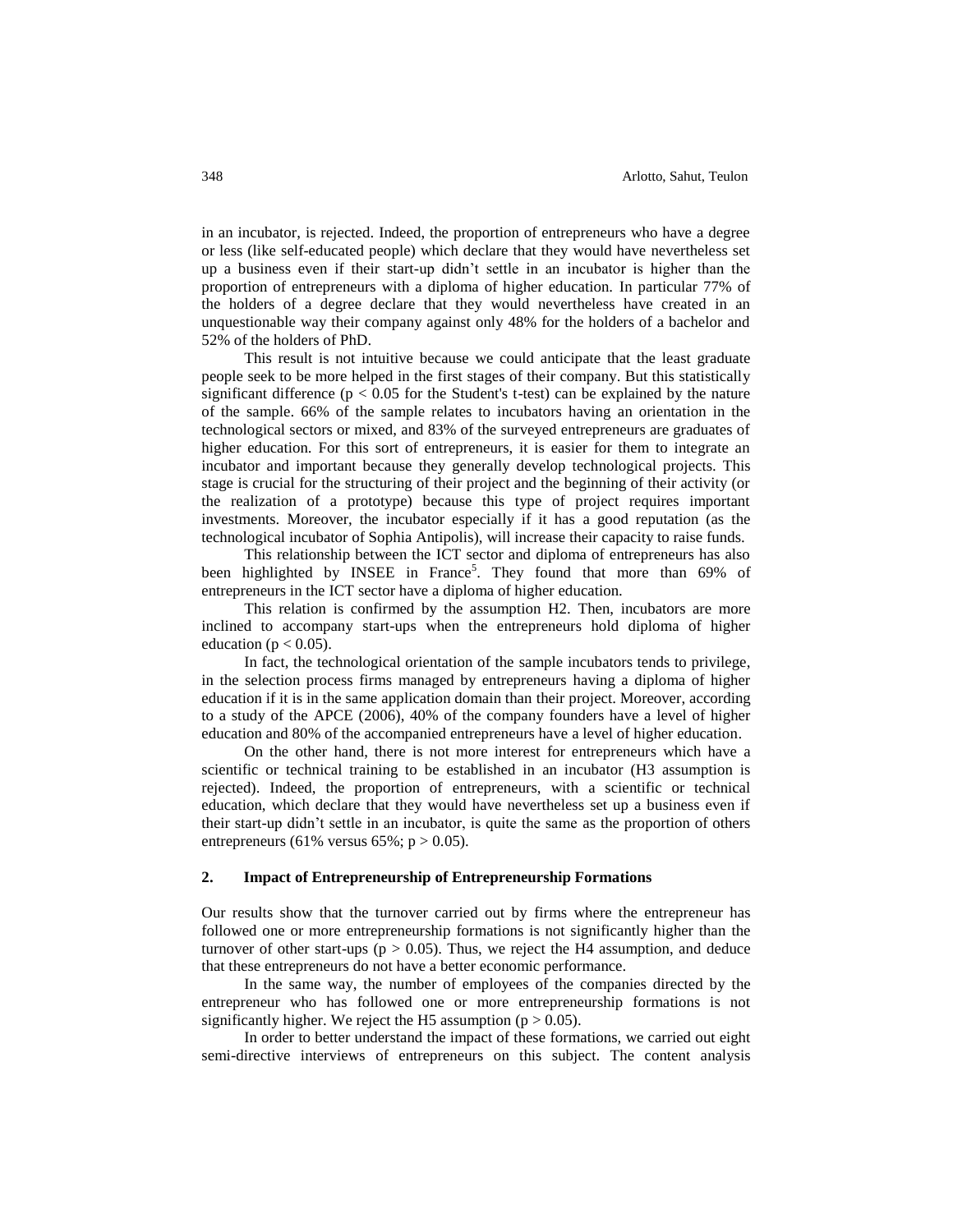consolidates the assumption that the preceding experiments of creation have an impact much more important than the formations on the success of the project. This kind of formations would be more useful to explain the intention to create specially in universities (Boissin et al., 2009).

#### **3. Quality of the Perceived Work of the Team within the Incubator**

The results emphasize that entrepreneurs "needs are clearly targeted on the level of the functional services and the infrastructures (rent a space and meeting rooms, access to telephone and Internet, etc.).

For the other services, the results are mitigated because the projects are in the stage of structuring, and thus their needs are in constant evolution. Indeed, it is difficult to specify the services that the incubator has to provide when entrepreneurs cannot define their own needs. The results show thus that about half of the respondents are in the doubt, which will incite us to moderate our conclusions.

In general, the entrepreneur"s satisfaction vis-à-vis the incubator in which they are established, is explained at the same time by the material resources and the services delivered. For the material resources, the moderate rent and the other free services or at cost price (like the access to meeting rooms, or Internet, etc) are dominating. For the services, the management councils and the assistance to contact potential investors (private or public) are the two significant variables. The ANOVA carried out is statistically significant ( $p < 0.00$  for the Fisher's test) even if the variance explains is a little bit weak 28% (Adjusted R²).

Entrepreneurs, who have a strong interest in the free services or at cost price, the assistance to contact potential investors and moderate rent, are significantly more numerous to declare than they would not have created a company if they had not integrated an incubator (H6a assumption validated,  $p < 0.05$ ).

We can thus conclude that the access to resources and services by incubators is a determinant to set up a business for a lot of entrepreneurs. In fact, 74% of entrepreneurs came to incubation for the proposed services.

Even if the material resources are the first factor explaining the satisfaction of entrepreneurs, the work quality of the accompaniment team constitutes a main interest of an entrepreneur vis-à-vis the incubator (the H7 assumption is accepted). Moreover, this work quality primarily depends on the work quality of the chief (the H7a assumption is verified). Indeed, the appreciation of the work of the team is a function of the work of the three categories of employees; which are the director, the business program managers and the other staff  $(p<0.05)$ . In particular, the coefficient of regression is the highest for the director (0.43), then the other employees (0.31) and finally the business program managers (0.17). The relative weak figure for business program managers can be partially explained by the fact why they are not present in all the incubators.

The importance of the connexion with potential investors with the help of incubators is confirmed through the H8 assumption which is validated. Indeed, the proportion of entrepreneurs which affirm that they would not have created their company if they had not been accompanied is significantly lower for entrepreneurs interested in connexion with potential investors: 53% of entrepreneurs say that the incubator played a big role in this type of connexion ( $p < 0.05$ ).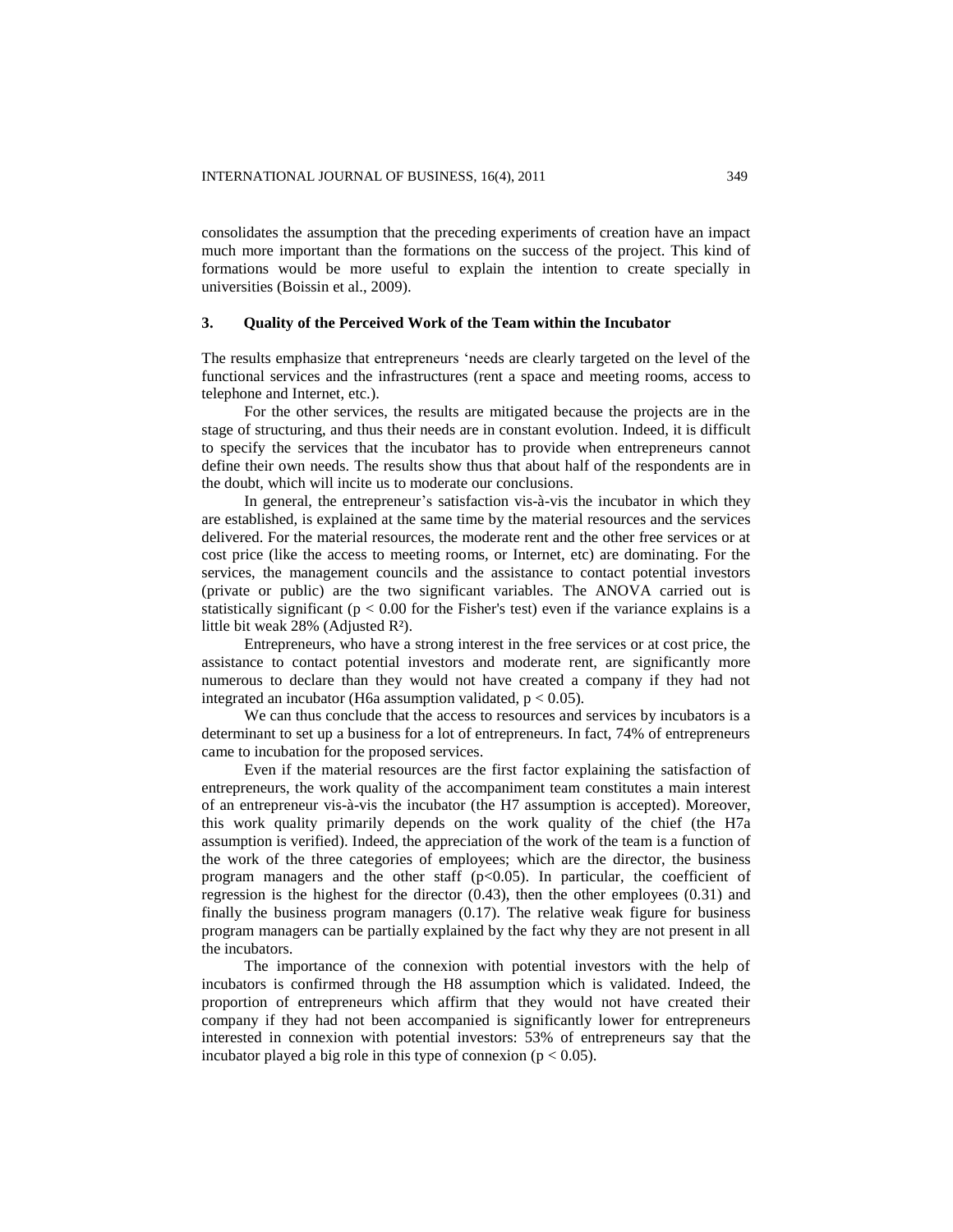Lastly, the tests show that incubated firms have a higher social performance (H9 assumption validated). This result is in conformity with the study of the APCE which indicates hat the median number of employees by company in the early stage is about 0.55 in 2002. The average observed on our sample for incubated companies is about 1.05.

#### **IV. CONCLUSION**

Our empirical approach made it possible to clarify a certain number of conclusions concerning French incubators:

\* Graduates (having more than one degree) are more likely to seek help in the first developmental stages of their company. But this result has to be moderated because it depends on the nature of the projects developed. Indeed, 66% of the incubators which we questioned have a technological or mixed orientation. It is thus normal that they attract graduates of higher education,

\* The nature of the diploma (technical or technological versus others) does not have any importance. This result has to be moderated because the management team of incubated firms is generally larger and more diversified than in other firms,

\* Entrepreneurship education does not have any impact on the turnover, nor on the number of employees of the companies whose entrepreneur followed this type of program. The specificity of our samples, which represents only one category of entrepreneurs,

\* Needs of entrepreneurs vis à vis incubators are clearly targeted on functional services and infrastructures. For services, the councils on general management of their firm and the assistance with obtaining capital (private or public) are two crucial needs for entrepreneurs and have a strong impact on their incubator satisfaction,

\* The access to resources and services through an incubator are determinant for entrepreneurs in the action of creation,

\* The work quality of the incubator team constitutes a main interest of entrepreneurs vis à vis an incubator. Moreover, the entrepreneur"s satisfaction of the work provided by the whole of the incubator team is primarily a function of its director. This result is due to the fact that in the majority of the surveyed incubators, there is no business program manager and the director also assumes this function,

\* The incubated firms have a higher social performance.

Finally, these results show the social utility of incubators in France. Indeed, they encourage entrepreneurs to pass to the act of creation, also contributing to the success of the incubated firms. Moreover, these companies create more jobs than the other startups. However, the services provided by incubators could be more developed and focus more on the assistance in the search for potential investors. For those entrepreneurs questioned, it is a field in which the incubators must progress.

Lastly, the work quality of the incubators perceived by entrepreneurs is largely dependent on their directors. This fact can explain important variations of performance between incubators.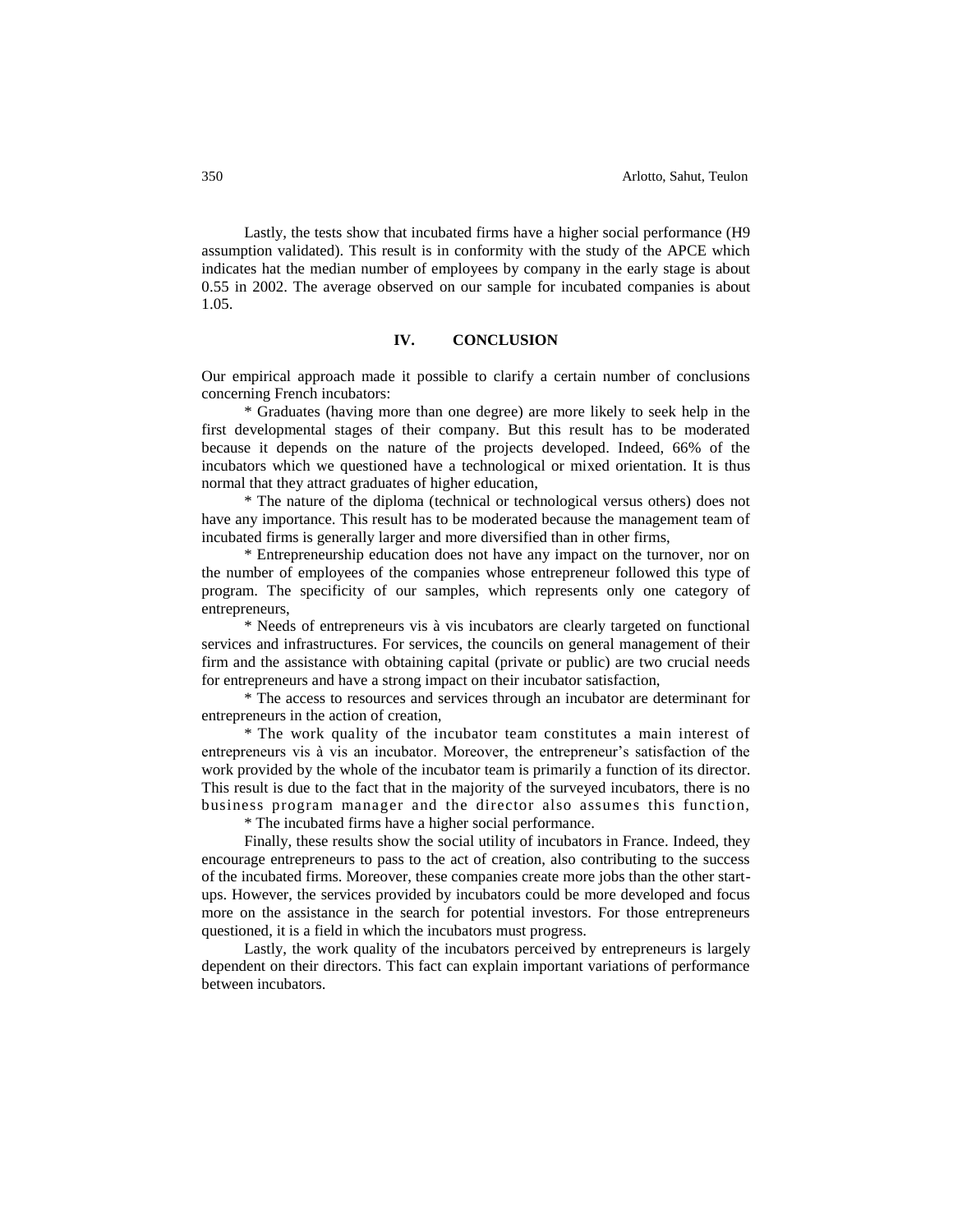#### **ENDNOTES**

- 1. The first incubators were born in the USA, for certain authors in the Thirties, for others, the first incubator would have been created in Batavia (State of New York) in 1959. Dinah Adkins "a brief history of business incubation in the USA".
- 2. We will employ usually the term of "accompaniment" (or coaching) to make reference to a business assistance program in incubators.
- 3. «Final Report: Benchmarking of Business Incubators», Centre for Strategy and Evaluation Services (Eds.), 2002.
- 4. More details, results and tables are available from authors on request.
- 5. http://www.insee.fr/fr/themes/detail.asp?ref\_id=ir-sine2009&page=irweb/sine2009/dd/ sine2009\_regio\_profil.htm#SINE2009\_REGIO\_PROFIL\_ACTIV

#### **REFERENCES**

- Abetti, P., 2004, "Government-supported Incubators in the Helsinki Region, Finland : Infrastructure, Results, and Best Practices," *Journal of Technology Transfer*, 29, pp. 19-40.
- Aerts, K., P. Matthyssens, and K. Vandenbempt, 2007, "Critical Role and Screening Practices of European Business Incubators," *Technovation*, 27, pp. 254–267.
- Alvarez, S., and L.W. Busenitz, 2001, "The Entrepreneurship of Resource-based Theory," *Journal of Management*, 27, pp. 755–776.
- Barringer, B., F. Jones, and D. Neubaum, 2005,"A Quantitative Content Analysis of the Characteristics of Rapid-growth Firms and their Founders," *Journal of Business Venturing*, 20, 5, pp. 663-687.
- Becker, G.S., 1975, *Human Capital*, New York: National Bureau of Economic Research.
- Bergek, A., and C. Norrman, 2008, "Incubator Best Practice: A Framework," *Technovation*, 28, pp. 20-28.
- Boissin, JP., B. Chollet, and S. Emin, 2009, "Les déterminants de l'intention de créer une entreprise chez les étudiants : un test empirique," *M@n@gement*, 12,1.
- Campbell, C., 1989, "Change Agents in the New Economy: Business Incubators and Economic Development," *Economic Development Review*, Spring, pp. 56-59.
- Cooper, A., F.J. Gimeno-Gascon, and C. Woo, 1994, "Initial Human and Financial Capital as Predictors of New Ventures Performance," *Journal of Business Venturing,* 9, pp. 371–395.
- Davidsson, P., and B. Honig, 2003, "The Role of Social and Human Capital among Nascent Entrepreneurs," *Journal of Business Venturing*, 18, pp. 301-331.
- Geenhuizen Van, M., and D.P. Soetanto, 2005, "University-linked Incubators as a Model of the "Modern" Triple Helix? " 5th Triple Helix Conference, Turin-Milan, 18-21 May.
- Gimeno, J., T. Folta, A. Cooper, and C. Woo, 1997, "Survival of the Fittest? Entrepreneurial Human Capital and the Persistence of Underperforming Firms," *Administrative Science Quarterly*, 42, pp. 750–783.
- Hackett, S., and D. Dilts, 2004, "A Real Options Driven Theory of Business Incubation," *Journal of Technology Transfer*, 29, pp. 41-54.
- Hoang, H., and B. Antoncic, 2003, "Network-based Research in Entrepreneurship: A Critical Review," *Journal of Business Venturing*, 18(2), pp. 165–188.